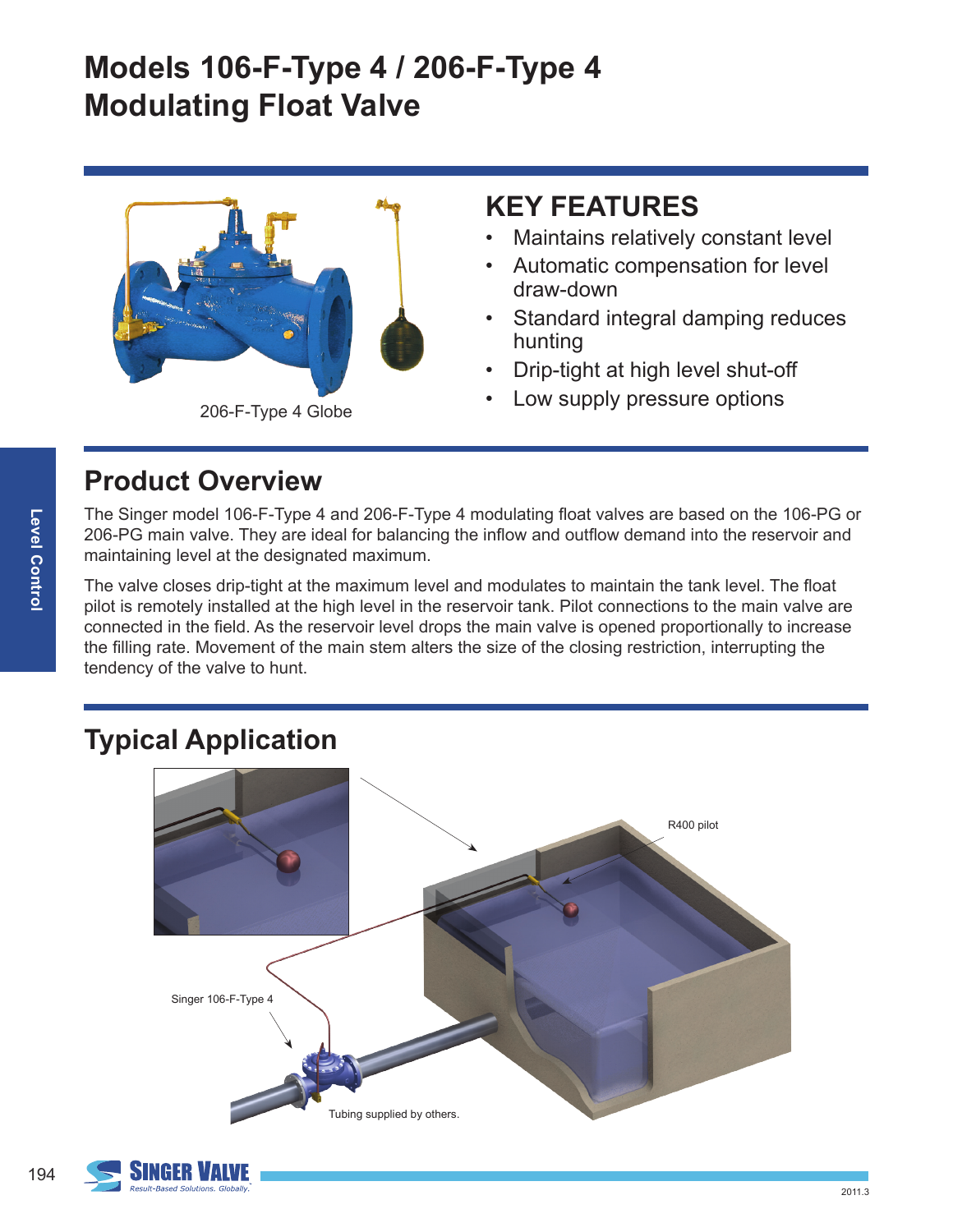# **Models 106-F-Type 4 / 206-F-Type 4 Modulating Float Valve**

### **Schematic Drawing**



- 1. Main Valve 106-PG or 206-PG, Internal Needle Stem Valve (INSV) built into stem
- 2. Isolation Valve
- 3. Strainer 40 mesh stainless steel screen
- 4. Isolation Valve
- 5. R400 Float Pilot comes with plastic float

Note: Schematic shown for 2.5 in / 65 mm and larger

#### Schematic A-0608D

### **Standard Materials**

Standard materials for pilot system components are:

- Stainless Steel
- Plastic float
- Brass, Copper, Iron

Note: The stilling well and the connections between the main valve and the R-400 pilot are provided by others.

# **Specifications**

- The valve shall be a Singer Valve model 106-F-Type 4 / 206-F-Type 4, size "\_\_\_\_", ANSI Class 150 (ANSI 300, ANSI flanges drilled to ISO PN 10 / 16/ 25 or 40) pressure rating / flange standard, globe (angle), style valve. The Model R-400 Modulating Float Valve shall be utilized with a ten inch brass float rod and polypropylene float (connection between main valve and Model R-400 Modulating Float Valve by others). Assembly shall be according to Schematic A-0608D.
- The valve allows flow into the reservoir in order to maintain the level at the designated maximum. The valve closes drip-tight at the maximum level. As the reservoir drops, the main valve opens proportionally (modulates) to increase the filling rate in an effort to maintain the maximum reservoir level.
- Refer to Main Valve section, see page 11, 106-PG (or 206-PG) for detailed information pertaining to valve sizes and materials, selection criteria and specifications.
- Refer to Pilot and Accessories section, see page 249, Model R-400 Modulating Float Pilot for detailed information pertaining to materials and specifications.

## **Selection Summary**

- 1. Generally select line size to minimize losses during normal forward flow.
- 2. Use the performance curves and sizing bulletin to check the pressure drop across the valve at normal flow rate.